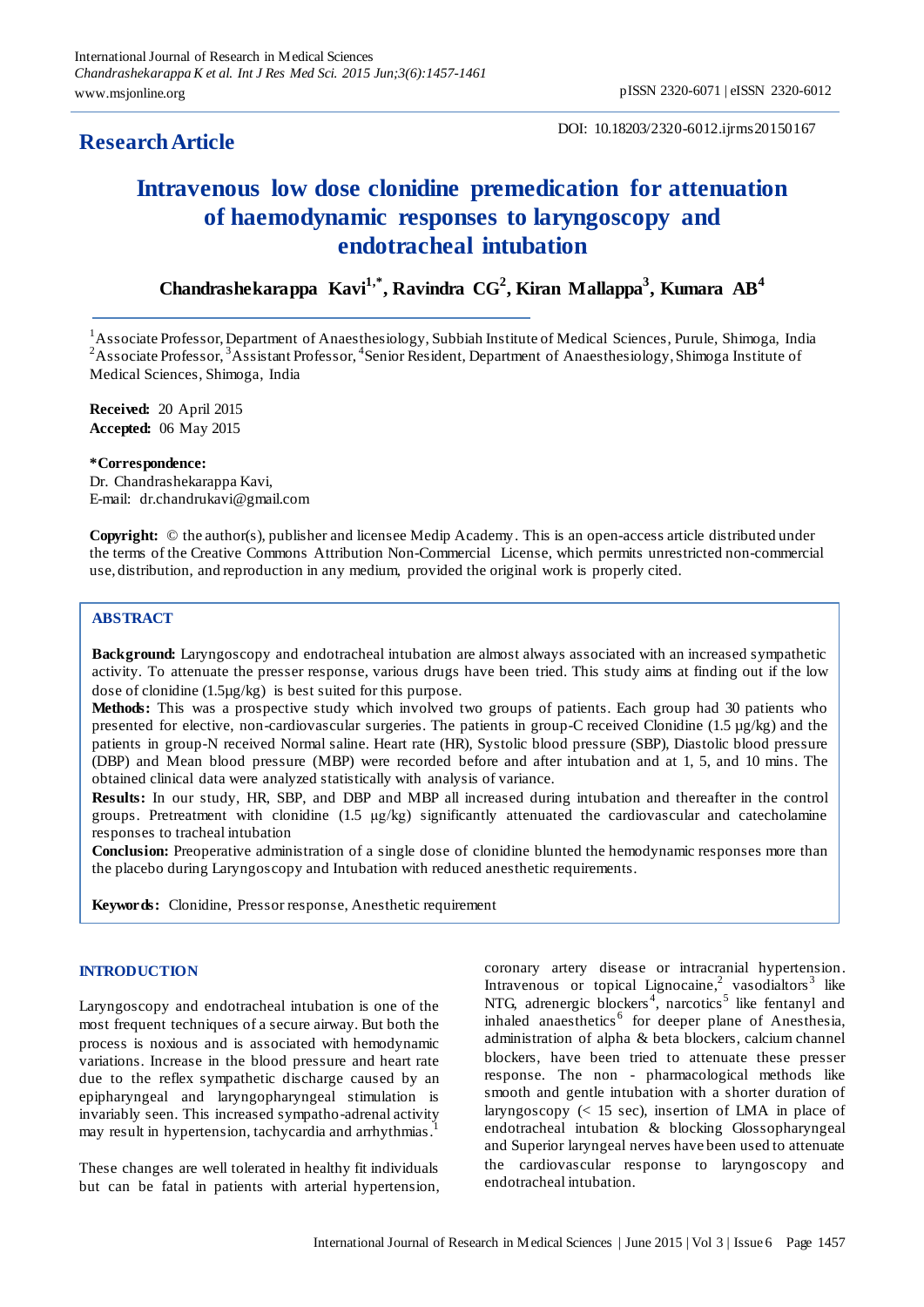Recently, clonidine, an alpha-2 adrenergic agonist, is being used<sup>7</sup> as premedication to blunt the stress response to the surgical stimuli and decrease the need of narcotic and anaesthetic. This prospective, randomized, doubleblinded study was planned to evaluate the efficacy of clonidine for the attenuation of presser response at lower dose during laryngoscopy and intubation, effect on anesthetic requirements.

#### **METHODS**

After institutional approval, a randomized double blind study was designed. 60 patients aged between 20-60 years, of ASA grade 1 and 2 posted for surgeries like tonsillectomy, thyroidectomy, cholecystectomy and breast surgeries under general anaesthesia were enrolled after getting written informed consent from patients. The patients were randomly divided into 2 groups of 30 each, viz: Group-C (Study group): were given Injection clonidine, 1.5µg/kg in 100ml of normal saline as premedication intravenously, 15 min prior to induction of anesthesia. Group-N: (Control group): received 100 ml of normal saline infusion. For both the groups same type of anesthesia and analgesia was followed.

Patients with ASA grade 3 and 4, patients with difficult airway, patients less than 20 years and more than 60 years of age, patients with bronchial asthma, uncontrolled hypertension, and diabetes mellitus were excluded from the study. The patients were monitored throughout the procedure by pulse oximeter, NIBP and ECG. Patients were premedicated with Inj. pentazocine lactate 0.5mg/kg.

Group-C patients received Inj. Clonidine 1.5 µg/kg, in 100ml normal saline, intravenously, 15 min prior to induction of anesthesia. Group-N patients received 100ml of normal saline intravenously 15min prior to induction. All patients were preoxygenated with 100% oxgyen for 3mins. Inj. Thiopentone sodium (2.5%) dose being 5mg/kg with abolition of eye lash reflex as end point was used for induction followed by succinylcholine 1.5mg kg<sup>-</sup> 1 and ventilated with Magills circuit for 1 minute. After adequate relaxation, laryngoscopy was performed with a Macintosh Laryngoscope and intubation was performed with a cuffed oral endotracheal tube of appropriate size, with a strict and vigil monitoring of hemodynamic parameters like Heart Rate (HR), Systolic blood pressure (SBP), Diastolic blood pressure (DBP) and Mean blood pressure (MBP) at regular intervals: pre-induction, just prior to induction and at 0 min (laryngoscopy and intubation), 1 min, 5min and 10 minutes post intubation. Surgical stimulus was avoided during the study period. Anesthesia was maintained with oxygen, nitrous oxide, halothane and vecuronium bromide (0.08mg/kg) incremental dose of which was given every 20 minutes. At the end of surgery, neuromuscular blockade was reversed with inj. neostigmine 0.05 mg/kg and inj. glycopyrrolate 0.01mg/ kg. Extubation done and patients were shifted to recovery room for further observation.

#### **RESULTS**

Observation and results were obtained from the two groups by statistical analysis with paired and unpaired T tests and the 'p' value was calculated.

- $p > 0.05$  was considered as not significant.
- $p < 0.05$  was considered as significant
- p < 0.01 was considered as highly significant.

## **Table 1: Demographic Data of the Patients- in Study and Control Groups.**

|               | $Group-C$       | <b>Group-N</b>    | P' value      |
|---------------|-----------------|-------------------|---------------|
| Age $(Y)$     | $38.04 + 12.07$ | $39.06 \pm 12.50$ | $p > 0.05$ NS |
| Sex $(M/F)$   | 14/16           | 16/14             | $p > 0.05$ NS |
| Weight $(Kg)$ | $53.68 + 7.48$  | $52.08 + 6.44$    | $P > 0.05$ NS |

The Patients in the two groups were comparable with respect to age, weight and sex (Table I). The mean age in study group was 38.04±12.07 years and mean weight was 53.68±7.48 kg. There were 14 males and 16 females in the study group. The mean age in control group was 39.06±12.50 years and mean weight was 52.08±6.44 kg. There were 16 males and 14 females in the study group.

Statistical analysis with paired t test was done. There was no significant percentage change in heart rate from the baseline  $(p>0.05)$  throughout the procedure in the study group.

In the control group, the percentage increase in the heart rate from the baseline was maximum after intubation (19.7%) and it was highly significant  $(p<0.01)$ . The percentage change in the heart rate remained elevated from the baseline throughout the procedure and was highly significant (p<0.01)

Statistical analysis with unpaired 't' test was done. Results showed that in the preoperative and preinduction periods there was no statistically significant (p>0.05) difference in systolic blood pressures in the two groups. After intubation, at 1 min, 5 min, 10 min of intubation, the statistical difference in two groups was highly significant ( $p<0.01$ ) with a significant increase in the mean systolic blood pressures in the control group.

Statistical analysis with unpaired t test was done. Results showed that in the preoperative and preinduction periods, there was no statistically significant difference  $(p>0.05)$ in the diastolic blood pressure in the two groups. After intubation, at 1 min, 5 min, 10 min of intubation, , the statistical difference in the two groups was highly significant ( $p<0.01$ ) with a significant increase in the mean diastolic blood pressure in the control group.

Statistical analysis with unpaired t-test was done. Results showed that in preoperative and preinduction periods,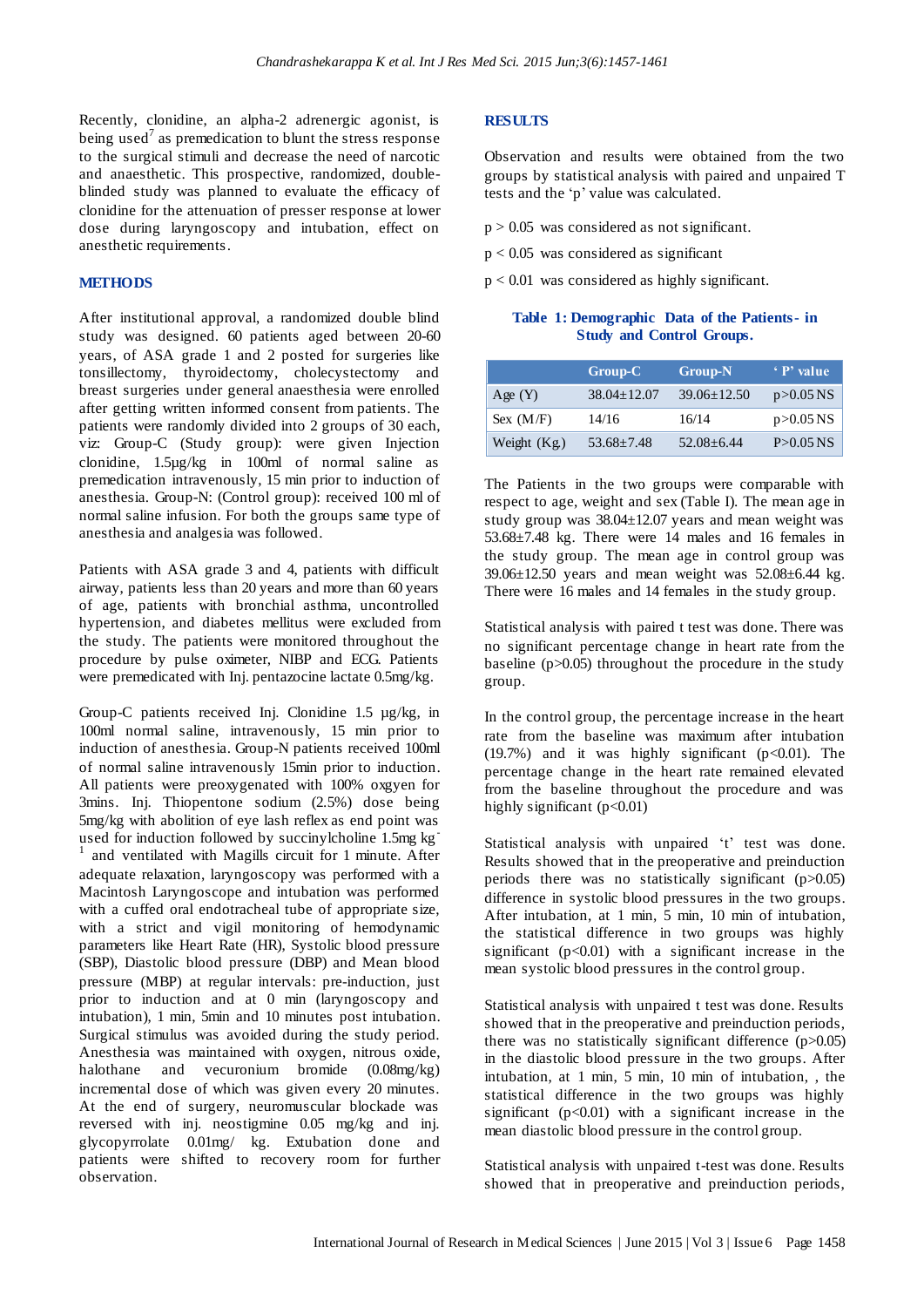there was no statistically significant (p>0.05) difference in the mean blood pressures in the two groups. After intubation, 1 min, 5 min, 10 min of intubation, the statistical difference in the two groups was highly significant ( $p<0.01$ ), with a significant increase in the mean blood pressure in the control group.

# **Table 2: Comparison of heart rate in Patients of Study and Control Groups.**

| <b>Heart</b>            | Rate (bpm)      | Study drug $(n=30)$                 |                              |                | Control drug $(n=30)$               |                               |
|-------------------------|-----------------|-------------------------------------|------------------------------|----------------|-------------------------------------|-------------------------------|
|                         | Mean $\pm SD$   | % change<br>from<br><b>Baseline</b> | $p^{\prime}$<br>value        | Mean $\pm SD$  | % change<br>from<br><b>Baseline</b> | $\mathbf{p}'$<br><b>Value</b> |
| Pre-Op                  | $88.2 \pm 14.6$ | 0.0                                 | $\qquad \qquad \blacksquare$ | $87.8 \pm 7.2$ | 0.0                                 |                               |
| Before induction        | $89.0 \pm 14.5$ | 0.9                                 | 0.539                        | $81.9 + 7.4$   | 5.0                                 | < 0.001                       |
| After intubation        | $91.4 \pm 10.7$ | 3.5                                 | 0.158                        | $96.9 \pm 6.7$ | 19.7                                | < 0.01                        |
| 1 min after intubation  | $88.2 + 14.2$   | 0.0                                 | 0.988                        | $90.3 \pm 8.4$ | 13.9                                | < 0.01                        |
| 5 min after intubation  | $88.7 \pm 10.5$ | 0.5                                 | 0.819                        | $89.9 + 8.0$   | 13.4                                | < 0.01                        |
| 10 min after intubation | $87.9 \pm 11.2$ | $-0.3$                              | 0.912                        | $88.1 \pm 8.4$ | 11.7                                | < 0.01                        |

## **Table 3: Comparison of Systolic Blood Pressure in Patients of Study and Control Groups.**

| Systolic Blood<br>$\vert$ Pressure(mmHg) | <b>Study</b><br>Group $(n=30)$ | <b>Control</b><br>$Group(n=30)$ | $\mathbf{p}'$<br>value | <b>Significance</b> |
|------------------------------------------|--------------------------------|---------------------------------|------------------------|---------------------|
|                                          | $Mean \pm SD$                  | $Mean \pm SD$                   |                        |                     |
| Pre-Op                                   | $124.1 \pm 11.7$               | $119.5 \pm 9.1$                 | 0.097                  | <b>NS</b>           |
| Preinduction                             | $120.5 \pm 14.5$               | $118.2 \pm 7.6$                 | 0.438                  | <b>NS</b>           |
| After intubation                         | $122.5 + 16.2$                 | $135.0 \pm 12.1$                | 0.001                  | <b>HS</b>           |
| 1 min after intubation                   | $117.2 \pm 14.5$               | $132.5 \pm 9.2$                 | 0.001                  | <b>HS</b>           |
| 5 min after intubation                   | $113.6 \pm 11.9$               | $136.5 \pm 10.1$                | 0.001                  | <b>HS</b>           |
| 10 min after intubation                  | $112.5 \pm 10.3$               | $130.7 \pm 6.5$                 | 0.001                  | <b>HS</b>           |

NS-Not significant, HS-Highly significant

# **Table 4: Comparison of Diastolic Blood Pressure in Patients of Study and Control Groups.**

| <b>Diastolic Blood Pressure</b> | <b>Study</b><br>Group $(n=30)$ | <b>Control</b><br>Group $(n=30)$ | $\mathbf{P}$<br>value | <b>Significance</b> |
|---------------------------------|--------------------------------|----------------------------------|-----------------------|---------------------|
|                                 | $Mean \pm SD$                  | $Mean \pm SD$                    |                       |                     |
| Pre-Op                          | $82.7 \pm 8.8$                 | $80.4 \pm 6.2$                   | 0.2407                | <b>NS</b>           |
| Preinduction                    | $79.3 + 11.1$                  | $82.3 + 7.6$                     | 0.2321                | <b>NS</b>           |
| After intubation                | $82.1 \pm 10.9$                | $88.9 + 9.3$                     | 0.0111                | <b>HS</b>           |
| 1 min after intubation          | $80.9 \pm 11.4$                | $89.3 + 7.4$                     | 0.0013                | <b>HS</b>           |
| 5 min after intubation          | $77.5 \pm 8.8$                 | $87.9 + 4.5$                     | 0.0001                | <b>HS</b>           |
| 10 min after intubation         | $77.6 \pm 6.5$                 | $89.5 \pm 3.5$                   | 0.0001                | <b>HS</b>           |

NS- Not significant, HS- Highly significant

## **Table 5: Comparison of Mean Blood Pressures in Patients of Study and Control Groups.**

| <b>Mean Blood Pressure</b> | <b>Study</b><br>Group $(n=30)$ | $\mathbf{P}$<br><b>Control</b><br>Group $(n=30)$<br>value |        | <b>Significance</b> |
|----------------------------|--------------------------------|-----------------------------------------------------------|--------|---------------------|
|                            | $Mean \pm SD$                  | $Mean \pm SD$                                             |        | <b>NS</b>           |
| Pre-Op                     | $96.8 + 9.8$                   | $94.1 \pm 6.1$                                            | 0.2034 | NS                  |
| Preinduction               | $94.4 \pm 11.5$                | $93.6 \pm 6.6$                                            | 0.7324 | <b>HS</b>           |
| After intubation           | $96.0 \pm 13.1$                | $104.1 \pm 8.2$                                           | 0.0059 | HS                  |
| 1 min after intubation     | $93.1 + 13.4$                  | $103.5 \pm 7.5$                                           | 0.0005 | <b>HS</b>           |
| 5 min after intubation     | $89.7 \pm 9.5$                 | $103.7 \pm 4.7$                                           | 0.0001 | HS                  |
| 10 min after intubation    | $89.7 + 7.4$                   | $102.7 + 3.8$                                             | 0.0001 |                     |

NS- Not Significant, HS- Highly Significant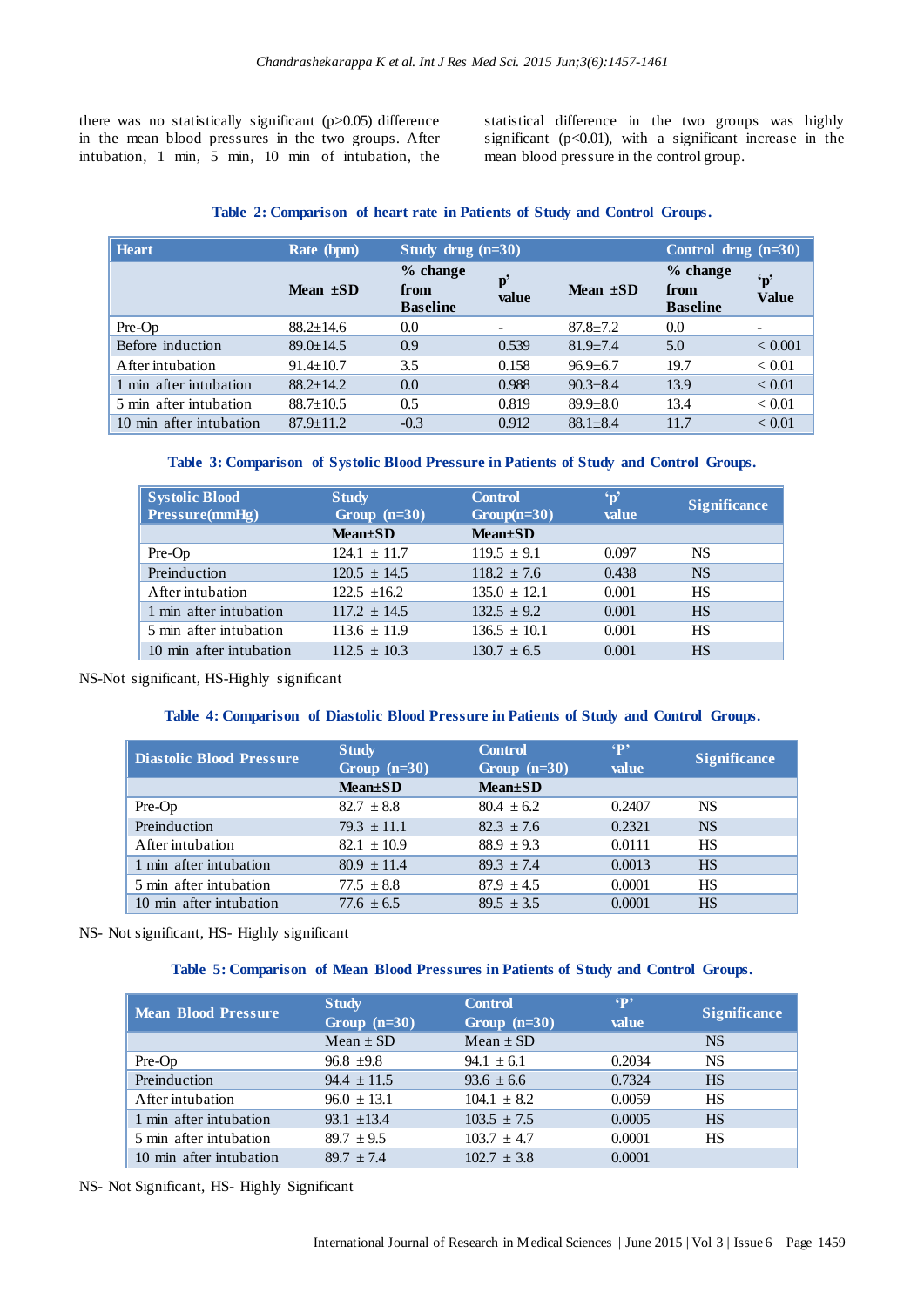#### **DISCUSSION**

The anaesthesia and surgery is associated with a rise in plasma catecholamine concentration and subsequent increase in the blood pressure, HR and the cardiac dysrhythmias. These above mentioned effects may have serious repercussions on the high-risk patients like those with cardiovascular disease, high blood pressure, increased intracranial pressure, or anomalies of the cerebral vessels. Attenuation of such responses is of great importance in the prevention of the perioperative morbidity and mortality.<sup>8</sup>

In 1941, Burstein et al, $9$  found that the pressor response to laryngoscopy and endotracheal intubation was due to an augmented sympathetic activity which was provoked by the stimulation of the epipharynx and the laryngopharynx, which was further confirmed by Prys-Robert. This was in contraindication to the finding of Reid $10$  et al., in 1940 who proposed that the stimulation of the upper respiratory tract provoked an increase in the vagal activity. The findings of Burstein et al., was further confirmed by Prys-Roberts.

During laryngoscopy there is mechanical stimulation of upper respiratory tract which includes tongue, nasopharynx, oropharynx and most importantly the epiglottis. Afferents are carried by the glossopharyngeal nerve and vagus nerve. These afferents are carried to the cardioaccelerator or vasomotor centre. Sympathetic efferent from this centre results in transient rise in heart rate and blood pressure. It has been shown by Kaplan that stress due to sympathetic activation causes myocardial oxygen demand to exceed beyond its coronary supply resulting in parts of myocardium being rendered ischemic.Clonidine $11$  is a centrally acting selective partial α2 adrenergic agonist which also has a sympatholytic effect. More-over it attenuates stress induced sympathoadrenal response to painful stimuli, improves the intra-operative hemodynamic stability, reduces the incidence of peri-operative Myocardial Infarction episodes in patients with suspected or documented coronary artery disease & decreases anaesthetic requirements during surgery; So clonidine seems be well suited as premedication for attenuating hemodynamic response following laryngoscopy & intubation.<sup>12</sup> It is also beneficial in preventing postoperative nausea and vomiting (PONV) and shivering  $13$  in the postoperative period.

The mean age in study group was 38.04±12.07 years and mean weight was 53.68±7.48 kg. There were 14 males and 16 females in the study group. The mean age in study group was 39.06±12.50 years and mean weight was 52.08±6.44 kg. There were 16 males and 14 females in the study group. There was no significant percentage change in heart rate from the baseline throughout the procedure in the study group. In the control group, the heart rate remained elevated from the baseline throughout the procedure, but the percentage increase in the heart rate from the baseline was maximum after intubation (19.7%) and it was highly significant. There was no statistically significant (p>0.05) difference in systolic blood pressures in the two groups during the preoperative and preinduction periods. After intubation, at 1 min, 5 min, 10 min of intubation, the statistical difference in two groups was highly significant with a significant increase in the mean systolic blood pressures in the control group

There was no statistically significant difference in the diastolic blood pressure in the two groups in the preoperative and preinduction periods. After intubation, at 1 min, 5 min, 10 min of intubation, the statistical difference in the two groups was highly significant with a significant increase in the mean diastolic blood pressure in the control group. In preoperative and preinduction periods, there was no statistically significant difference in the mean blood pressures in the two groups. After intubation, at 1 min, 5 min, 10 min of intubation, the statistical difference in the two groups was highly significant, with a significant increase in the mean blood pressure in the control group.

These findings were similar to the findings found in the study done by Nameirakpam Charan et  $al<sup>14</sup>$  who found that Intravenous Clonidine was found to be more effective than intravenous Fentanyl in attenuating pressure response to laryngoscopy and intubation with the minimum equipotent dose. Anish Sharma N.G <sup>15</sup> and Shankaranarayana P P conclude that both clonidine and dexmedetomidine attenuates the pressor response during laryngoscopy and Intubation but Dexmedetomidine is better in attenuating the tachycardia response. The study conducted by Shirsendu Mondal $16$  et al had similar finding where both clonidine and dexmedetomidine attenuates the pressor response during laryngoscopy and Intubation. Sakshi Arora $17$  et al concluded in their study that a single intravenous low dose clonidine when combined with low dose is a practical, pharmacological and safe method with minimal side effects to attenuate the hyperdynamic response to laryngoscopy and intubation. R Anand Subramaniam<sup>18</sup> and Shalini G Anand in their study concluded that clonidine and dexmedetomidine are equally effective in reducing the stress response to Laryngoscopy and intubation. Sunita Goel, Manju Sinha $19$  concluded that the sedation, analgesic sparing and anxiolytic effects of clonidine offer a distinct advantage. Javaherfroosh F, M. Raza Pipelzadeh, Namazi  $M^{20}$  in their study showed that clonidine reduces postoperative nausea and vomiting following laparoscopic gynecological surgery.

Clonidine doses up to 4-5 µg kg-1 have been investigated frequently, though primarily for their anesthetic-sparing effects in the intraoperative period and for their opioidsparing effects in the postoperative period.<sup>21</sup> We conclude that minimal dose of IV clonidine 1.5 µg/ kg cause